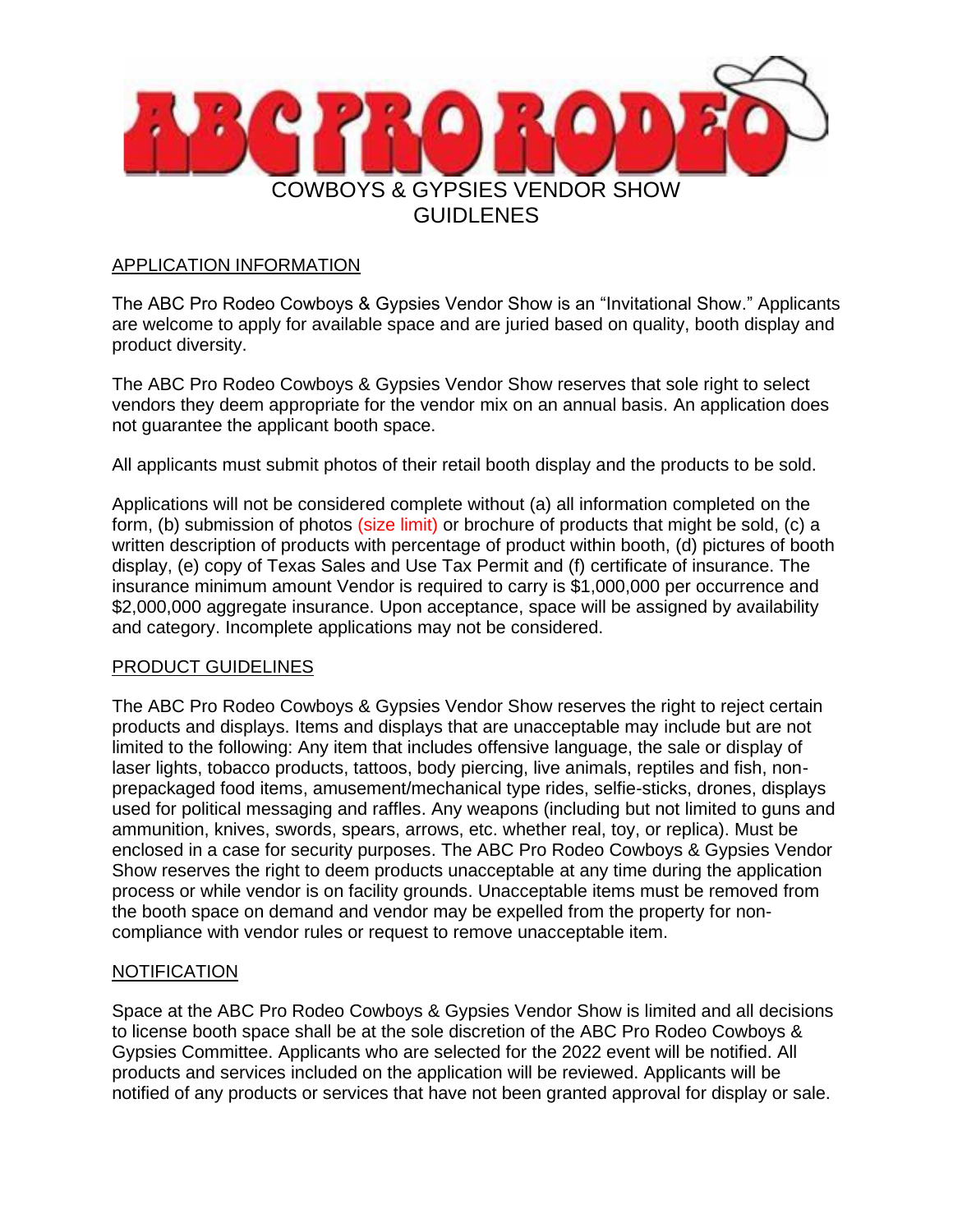

# WAITLIST

If you are not selected for retail booth space, you will be notified by mail or e-mail and placed on a waitlist in the event of a cancellation. We encourage all vendors who are not selected to consider other shows and events during this time as there are no guarantees that space will become available. The waitlist will be cleared at the conclusion of the 2022 show. Vendors interested in participating in the 2023 event must re-apply as a new vendor.

# TENTATIVE HOURS OF OPERATION

#### **BOOTH HOURS: MARCH 30TH – APRIL 2ND 2022- EARLY MOVE IN OR OUT WILL NOT BE ALLOWED.**

- Wednesday 12:00pm-6:00pm Vendor Move-In
- Thursday 6:00pm-10:00pm

Friday 10:00am- 5:00pm

6:00pm – 10:00pm

Saturday 10:00am – 4:00pm

6:00pm – 10:00pm

10:00pm-12:00am – Vender Move-Out (no exceptions)

#### GUIDELINES FOR 2022 RETAIL BOOTHS

These requirements must be adhered to:

- 1. All vendors must supply their own hard backdrop and sides for their booth, as needed. Pipe and drape will not be available. The booth must be free standing and may not rely on building structure for support. Vendors may not rely on neighboring backdrop or side walls as their own.
- 2. Vendor must supply their own signage for booth name. This must be hung within the 8'– 10' height of the booth.
- 3. "Easy Ups" or tent frames will be allowed inside the buildings.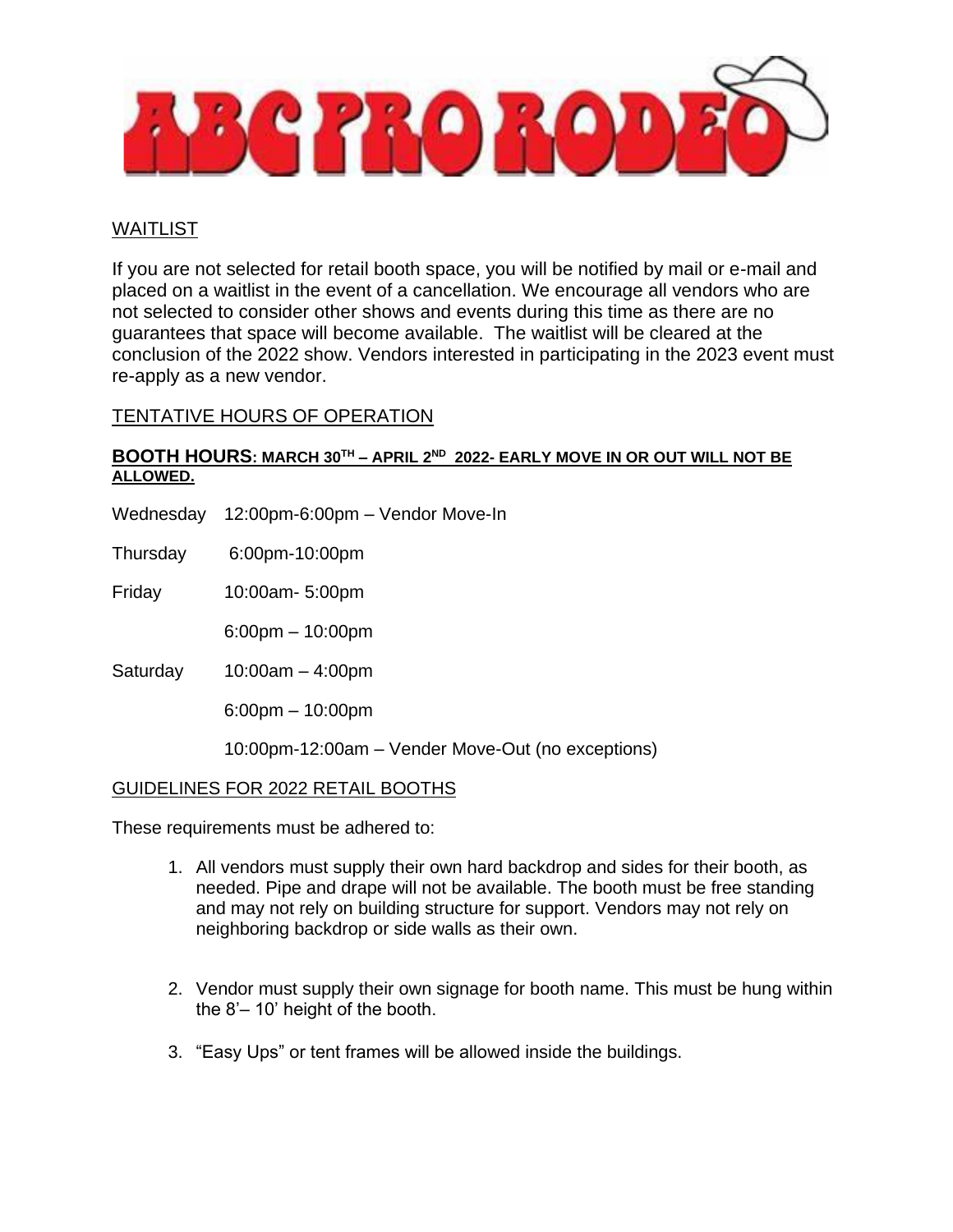

- 4. All merchandise, displays, fixtures, signs, chairs, and property of retail vendor must fit into the designated booth space and may not extend into the aisle in any way.
- 5. Side walls and merchandise displays may not exceed 4' in height for the first 4' of booth depth. This design specification is intended to endure that one booth does not visually block another booth's display.
- 6. All signage must be of professional quality.

# CANCELLATION POLICY

A cancellation fee of \$100.00 will be deducted from all refunds requested in writing prior to February 1<sup>st</sup>, 2022. Refunds will not be issued for any reason after February 1 st, 2022.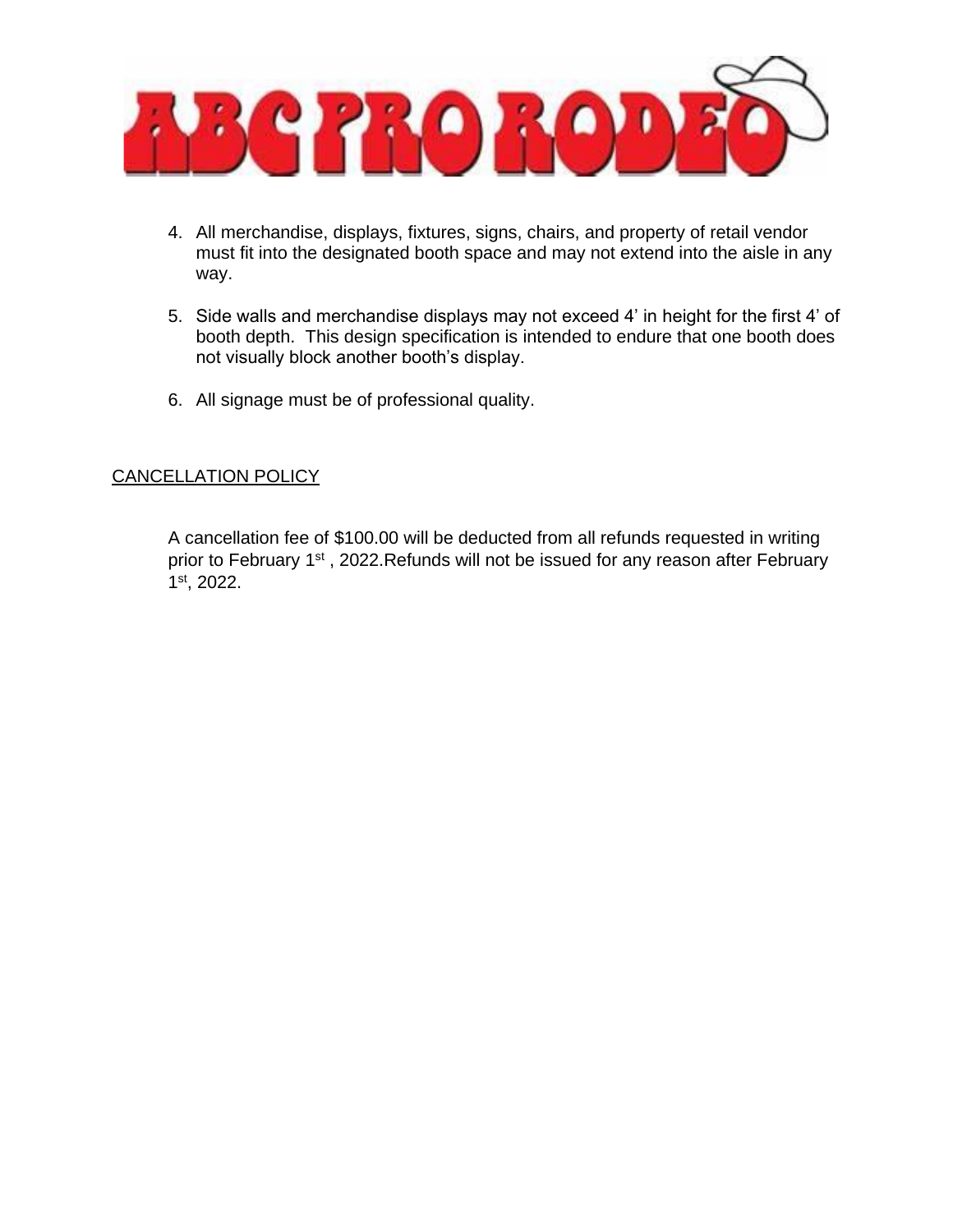**ABGPROBOD** 

# COWBOYS & GYPSIES VEDNOR SHOW VENDOR APPLICATION

\*The sale of ITEMS that LIGHT UP are prohibited due to an Exclusive contract already in place.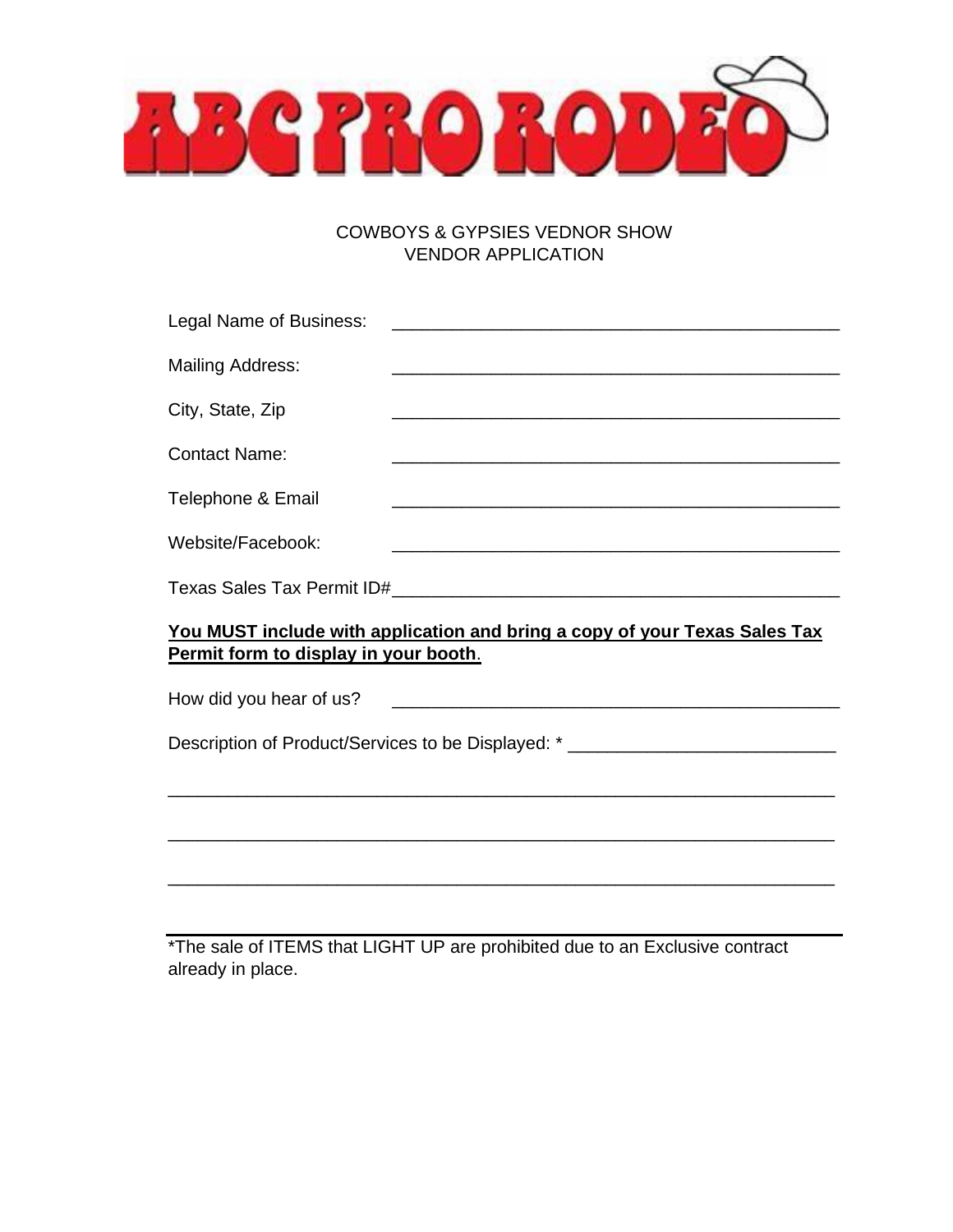

Applications will be reviewed in the order they are received and you will be notified via email or phone call of acceptance as soon as possible. The review process takes a few weeks, so please be patient. The ABC Pro Rodeo Cowboys & Gypsies Show reserves the right to refuse any vendors.

The vendor is responsible for the security of his or her own merchandise during the show and after hours. All entrances will be locked at night and will not be opened until we return the next morning. The applicant agrees that the ABC Pro Rodeo Cowboys & Gypsies Show is NOT responsible for any dispute, controversy, or lawsuit concerning any items sold, displayed, traded or in any manner exchanged during as a result of the show. The vendor also agrees that the ABC Pro Rodeo Cowboys & Gypsies Show is NOT responsible for any accidents causing harm to either person or property while attending the show. You MUST have your certificate of insurance with you in your booth.